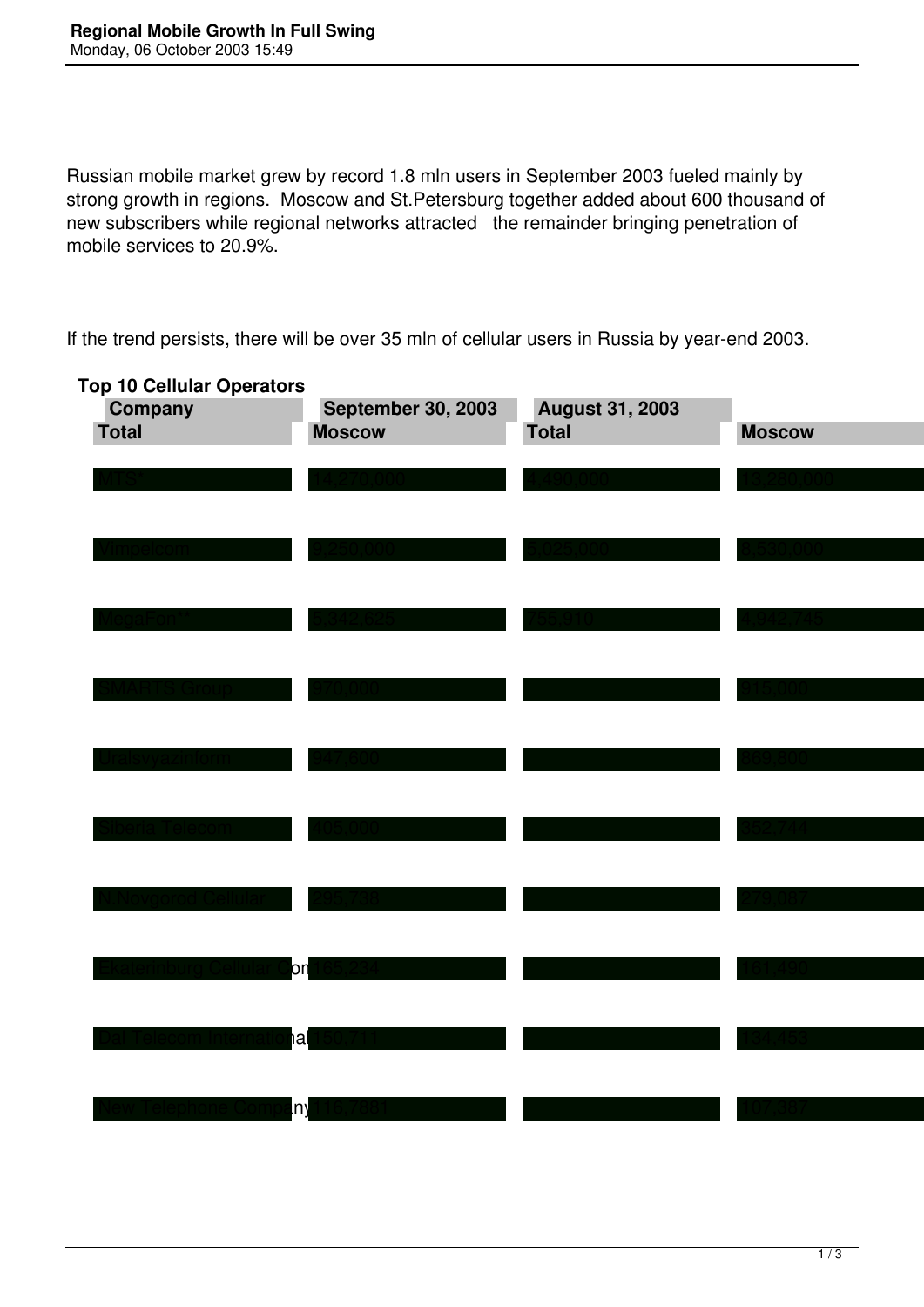## \* including **UMC of Ukraine (2.55 mln)**, **MTS Belarus subscribers (310,000) and recently acquired Tomsk Cellular Communications (195,000)** \*\* including **9,000 in TT-Mobile (Tajikistan)**



**Russian Cellular Market Breakdown**

Penetration in Moscow and St.Petersburg is significantly higher compared to the rest of the country so it comes as no surprise that the cellular growth finally spilled over to regions.

## **Russian Mobile Subscribers**



Vimpelcom has won the September race for new users in St.Pete for the first time since launching its network in the region. The company earned 34% of net additions followed by MTS (29%) and MegaFon (25%).

## **Moscow Market**

Vimpelcom's Moscow client base grew over 5 mln with 190 thsd of new users added in September. The company leads in Moscow followed by MTS (4.49 mln) and MegaFon (0.756 mln).

MegaFon managed to attract a significant portion of net additions for the second month in a row. The company outperformed MTS thanks to its popular O'Lite tariff plan. MTS explains the slowdown in net additions by a high churn rate on its contract tariff plans resulted from